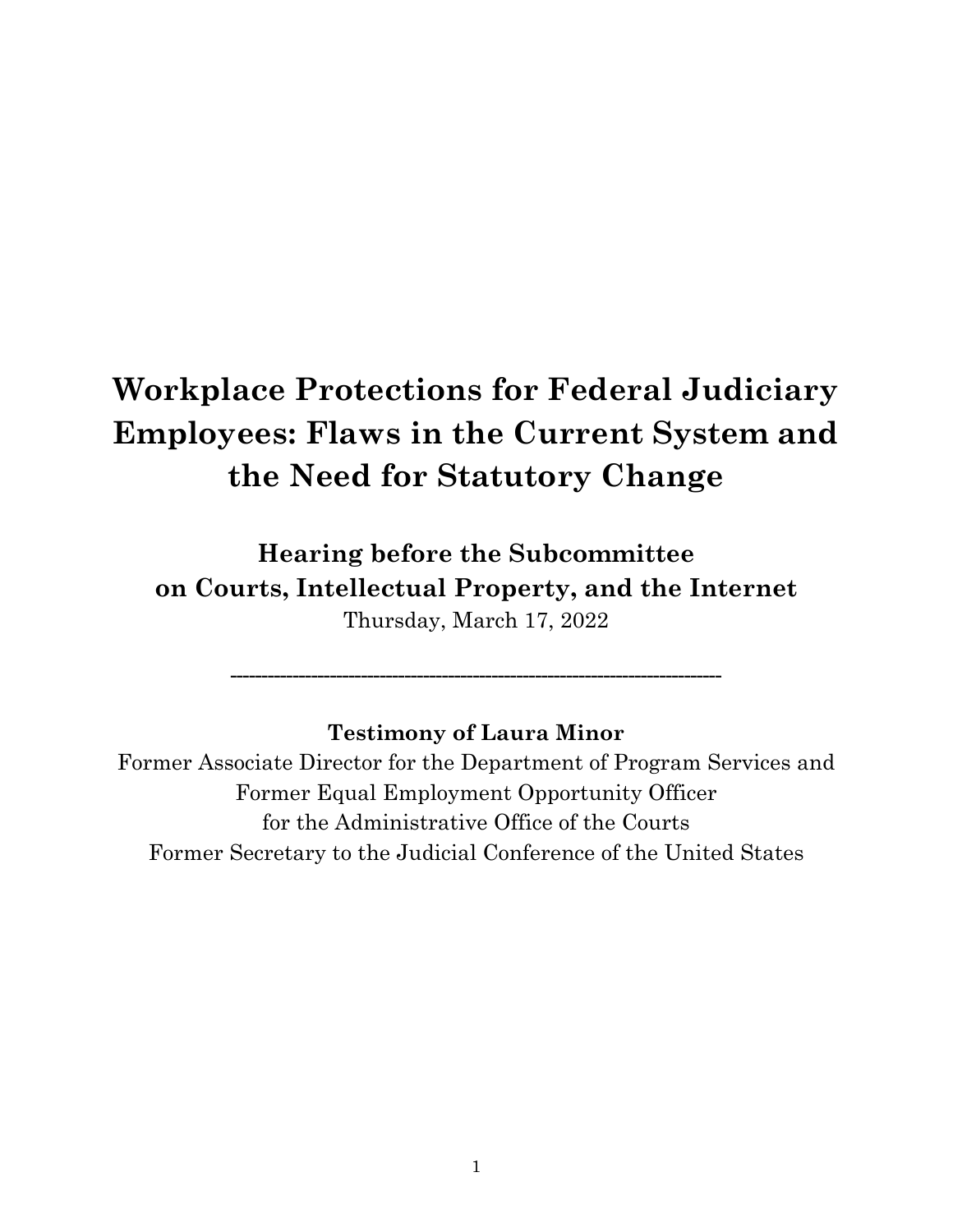Thank you, Chairman Johnson, Ranking Member Issa, and distinguished members of this Subcommittee for inviting me to testify today. My name is Laura Minor, and I worked in the federal judiciary at the Administrative Office (AO) of the United States Courts for 23 years. For most of that time, I served in positions that gave me direct insight into how the judiciary handles proceedings related to misconduct. Prior to my retirement, I served as the Associate Director for the Department of Program Services, a position directly under the Director of the AO. I am here today to describe to you what I learned about the judiciary's responses to workplace misconduct and why I believe statutory workplace protections—protections other than the ineffective internal procedures that currently exist—are necessary for employees of the federal judiciary.

### I. **Background**

Before delving into the details of my time working for the judiciary, I would like to first provide some background about who I am and my qualifications to speak to the issues before you today. I am an attorney who graduated from Georgetown University Law Center, and I have spent over 35 years working in both the public and private sectors. I began my career with the Legal Aid Bureau of Maryland, where I represented abused and neglected children. I then spent nine years working in higher education at my alma mater, Georgetown University, where I handled harassment and sexual harassment cases in the university context. I left that position in 1994 to join the Administrative Office of the United States Courts.

During my 23 years working in the judiciary, I served in various positions that progressively involved more and more responsibility. I began my career at the AO as an attorney advisor in the Equal Employment Opportunity (EEO) Office, where I worked with AO and court staff on matters related to the judiciary's model Equal Employment Opportunity plan. I then moved on to positions with an internal focus on the business of the Administrative Office, including overseeing the agency's budget, procurement for the AO and the judiciary, and various other internal functions. In 2004, the AO Director at the time selected me to serve as the Chief of the Office of the Judicial Conference Secretariat, which staffs the Judicial Conference of the United States—chaired by the Chief Justice of the United States—and the Executive Committee of the Judicial Conference. In that capacity, I was responsible for supporting the policy-making apparatus of the judiciary.

During my tenure at the AO, I continuously served as the AO's Equal Employment Opportunity Officer, a position which allowed (and indeed required) me to become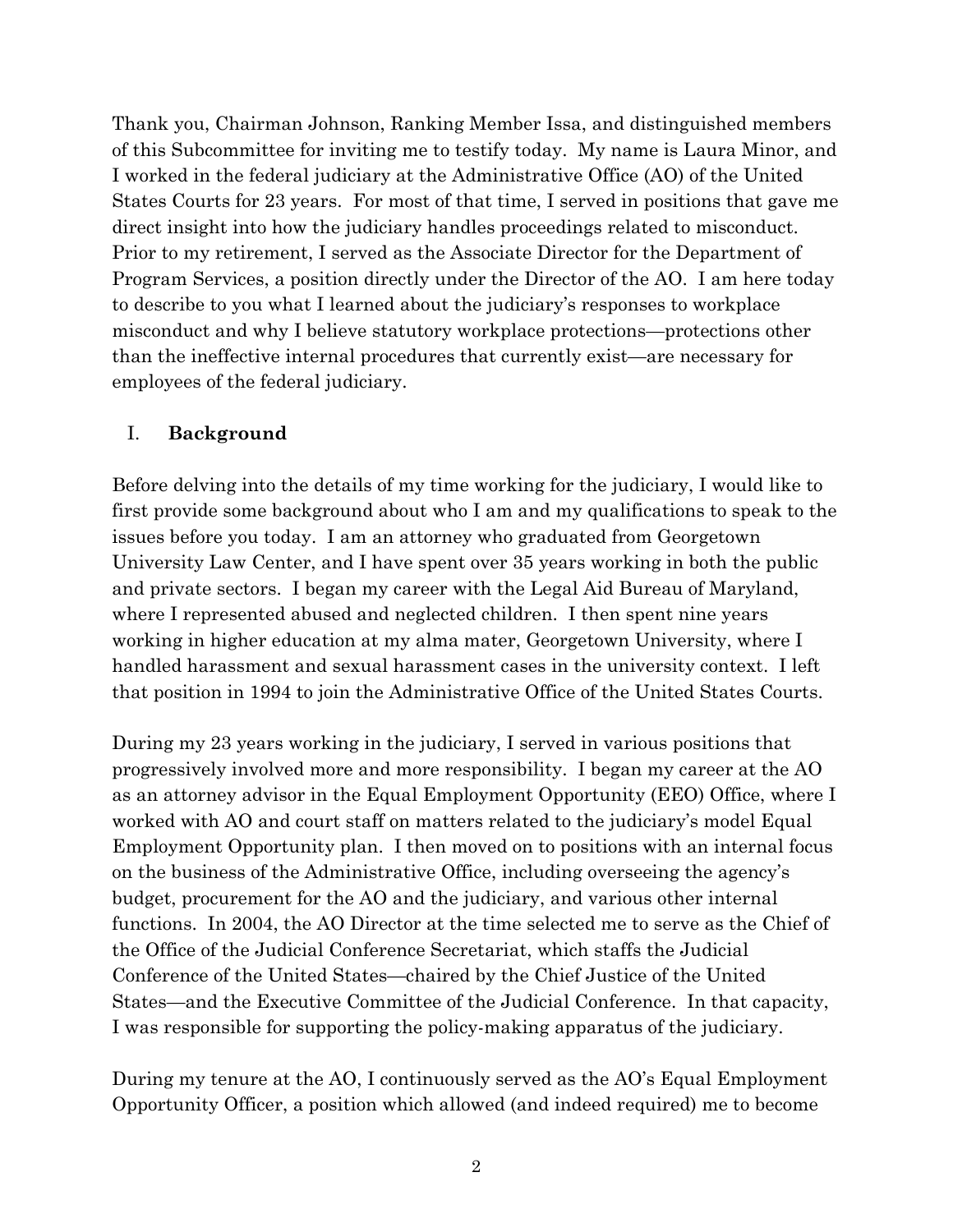intimately familiar with the agency and the judiciary's struggles to deal with discrimination and harassment issues. I was responsible for running the AO's reporting procedures; this included assisting AO employees who considered formally reporting misconduct and advising AO leadership on how best to address those complaints. This was a volunteer position that I held separately from my day job, and for which I was not separately compensated. I asked to remain in this role for most of my tenure—even when I changed roles or was promoted within the agency—because I thought I could make a difference. Nevertheless, after 16 years as the agency's EEO officer (with a few small gaps in between), I resigned from that position in 2013 due to my frustrations with the process. I felt that I could not effectively impact the way that the agency and the judiciary handled complaints of discrimination and harassment and that my concerns were not being taken seriously.

Despite my frustrations and eventual resignation from my role as EEO Officer, I continued working for the AO. The next year, the Director of the AO chose me to work directly under him as the Associate Director for the Department of Program Services, where I was responsible for leading an organization of over 500 employees and contractors. In 2016, I suffered a serious injury, which led me to retire from the judiciary a year later. I am still in touch with many of my friends and colleagues from the judiciary family and will be forever grateful to the federal judiciary, an institution that afforded me so many wonderful opportunities. I would especially like to thank Cecelia Wirtz, my passionate and committed teammate who fought the good fight for fairness and diversity within the judiciary.

I am testifying today with the support of many of those colleagues, my friends, and, most importantly, my family. I am a wife, a mother, and the grandmother of two young girls, Naomi and Olivia. I care deeply about making the world a better, safer, and more just place for them and others, which is why I am sharing my experience.

# **II. Experience Working in the Federal Judiciary**

I worked for the federal judiciary for over two decades because I truly believe in the judiciary as an institution. But like any other employer, the judiciary must confront the realities of workplace misconduct. Despite numerous opportunities to do so for many years—through working groups, committees, and frank internal discussions the judiciary has failed to adequately step up to this challenge.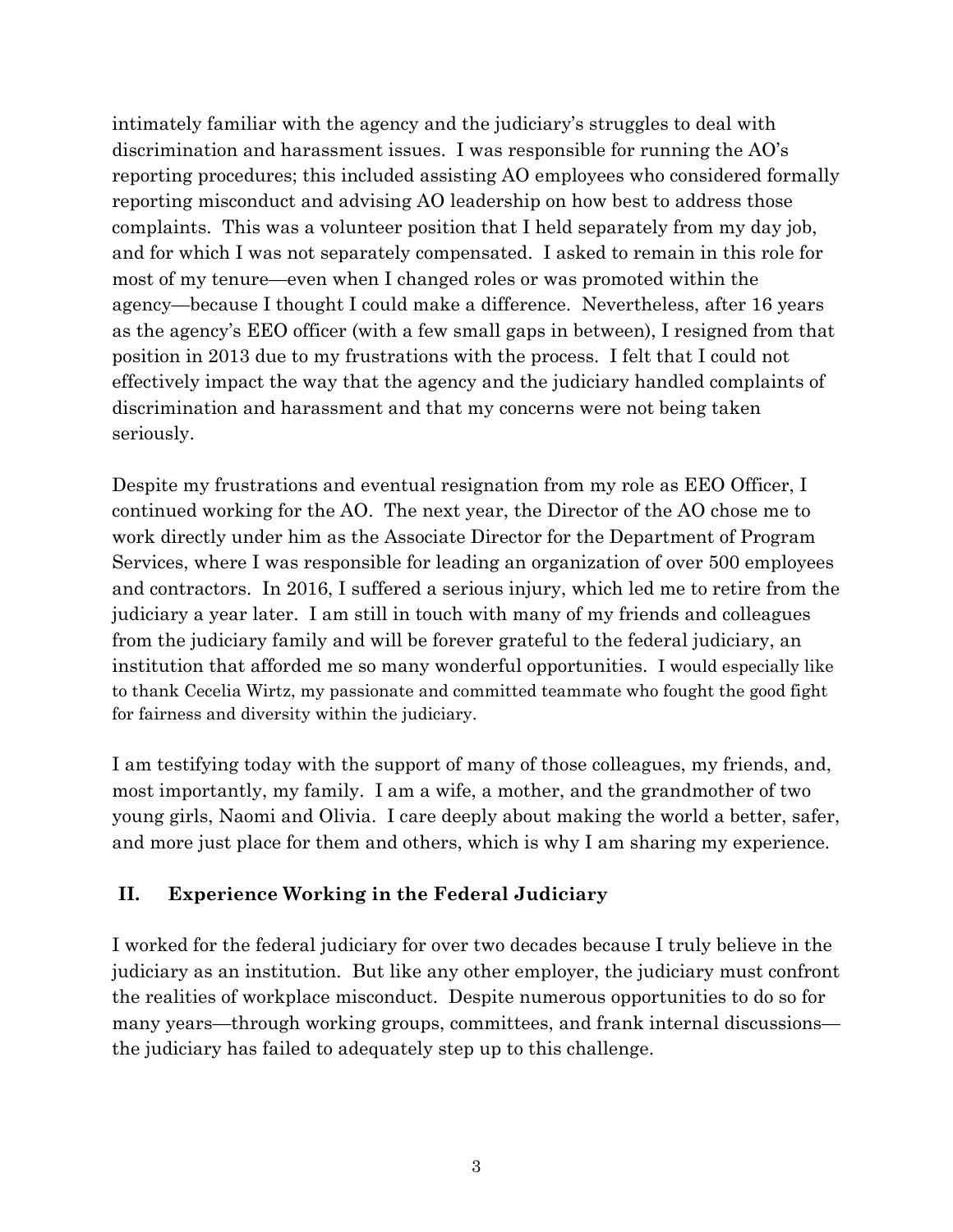Although there are multiple avenues through which employees can report misconduct, most judiciary employees tend to go through either the Fair Employment Practices System (FEPS) complaint process, available to AO employees, or the Employment Dispute Resolution (EDR) plan, available to all other judiciary employees. Much of my direct experience involved administering the FEPS plan as the AO's EEO Officer; however, I also became quite familiar with the EDR plan during my time in the judiciary.

As the agency EEO officer, I had oversight over harassment and discrimination cases that came into the FEPS office. Although the FEPS program director handled the day-to-day management of complaints, I focused on the overall process and discussions with management. When an AO employee filed a formal complaint, the program director and I were partners in the process; we discussed any issues and concerns that came up during the investigation phase, the preparation of any report, and issuance of a final decision by the AO Director. I would discuss with AO leadership how best to address the misconduct, including case settlement, termination, remedial training, and other alternatives. Before and during the reporting process, I would also serve as a sounding board for complainants, helping them assess how and whether to file a complaint. I developed a rapport with AO employees, because I was honest and forthright about their cases and about the realities of the process.

Today, I want to share that same candor with you and describe what I told every AO employee that sought my advice before filing a complaint. I told these employees that if they chose to report, I would help them in whatever way I could. But I also made sure they knew how hard it would be to report and what they should expect. I warned them that the process favored management. I reminded them that, although the system appeared to be designed to protect employees, in practice that was not the case. In practice, the reporting process did not protect the employee as much as it protected the institution, a truth that would permeate every step of their attempt to report. And I also explained that the remedies available to employees—even if a complaint was successful—were highly limited and unlikely to lead to a fulfilling result.

My advice was not based on a few isolated incidents or issues, but what I saw as a pattern in almost every case. When employees formally chose to report misconduct, oftentimes investigations were biased against the individual filing the report and conducted in a way that favored the interests of those with greater power and influence. Over the years, I observed a cycle that discouraged people from speaking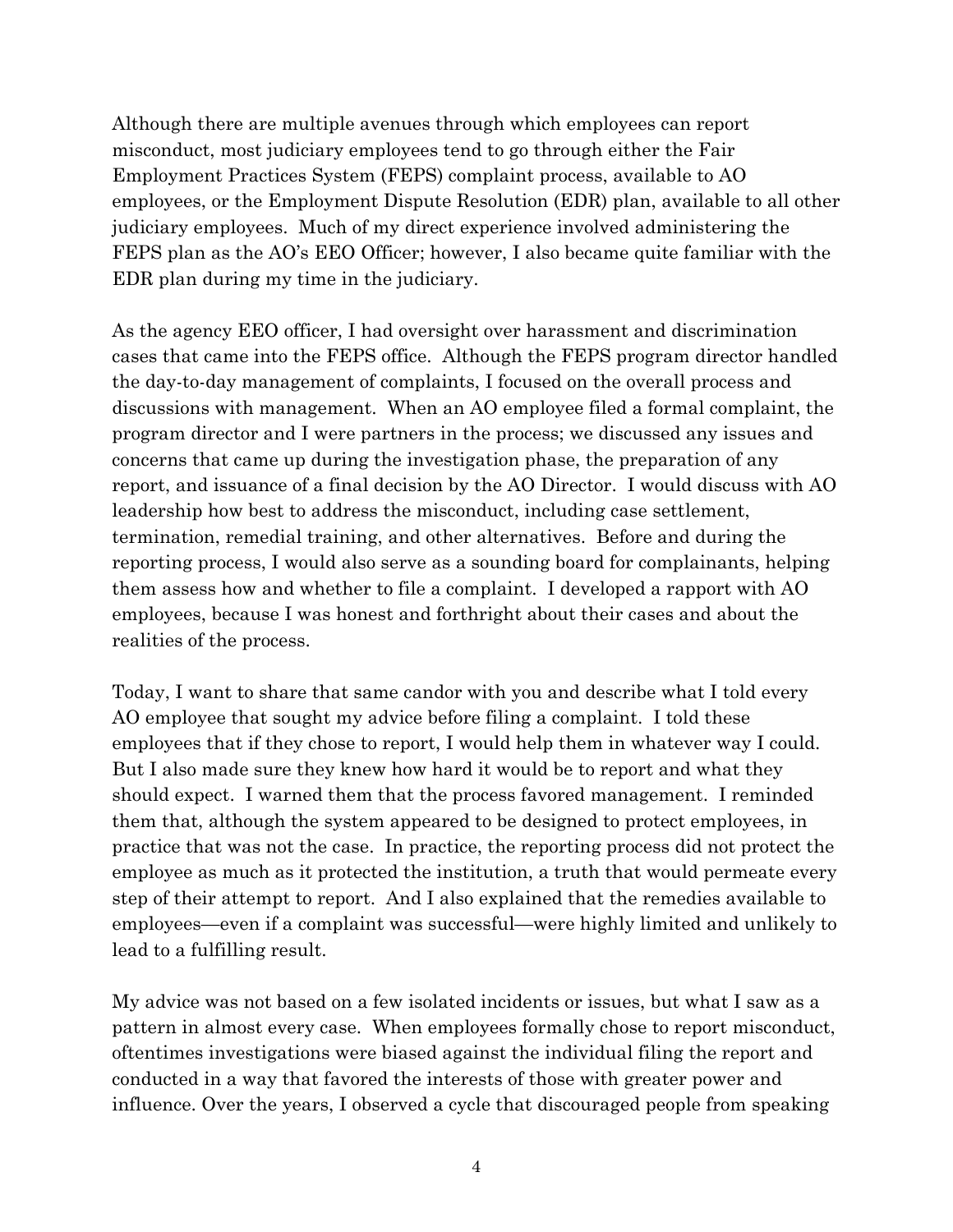out for fear of retaliation or losing out on opportunities. At every step of the way, I saw the institution circle the wagons—a myopic focus on protecting the institution instead of making it better.

Without revealing any identifiable details of specific complaints that I helped shepherd through the process, I noticed that management within the judiciary employed the same tactics in dealing with these complaints. Complaints were frequently chalked up to "bad management" instead of discrimination or harassment, minimizing the individual concerns about that specific case and allowing everyone to ignore any patterns—either in reports of misconduct or in how the AO chose to address them. In one case, our investigation verified that a supervisor had racially discriminated against an employee multiple times; there were witnesses for many of the incidents, and the complainant had taken copious notes about each statement the supervisor had made. Nevertheless, the narrative in management became that the complainant was a "problem employee." Although I recommended termination of the supervisor, my recommendation was ignored until the next EEO officer—months later—reviewed the complaint, was horrified by the result of the investigation, and also recommended termination. Discouraged by these events, I frequently began hoping that a complainant would have a perfect record, because otherwise, it was too easy for management to simply blame the problem on the employee. Even that thought was frustrating, however, because it underscored the difficulty of ever succeeding on the merits and highlighted how unfair the system truly was.

The lack of knowledge, training, and awareness was also glaring. Even wellmeaning individuals would immediately question the veracity of any allegation, instead asking whether the complainant was actually competent at their job or about other unrelated issues. For example, even when presented with a textbook case of sexual harassment, I heard someone in management opine that there was nothing particularly attractive about the complainant, an assessment intended to diminish the misconduct that had occurred.

Although my goal was to serve as an impartial resource for both agency leadership and employees, management did not always seem to have the same goal. While I worked for the AO, there was a tendency to hire friends of management into the agency, a pattern that was known to most employees. Not only did that lead to hiring individuals who were not always the most qualified for the job, it also meant that the agency hired supervisors who were not always the most qualified to manage. This practice ultimately affected the reporting process and the likelihood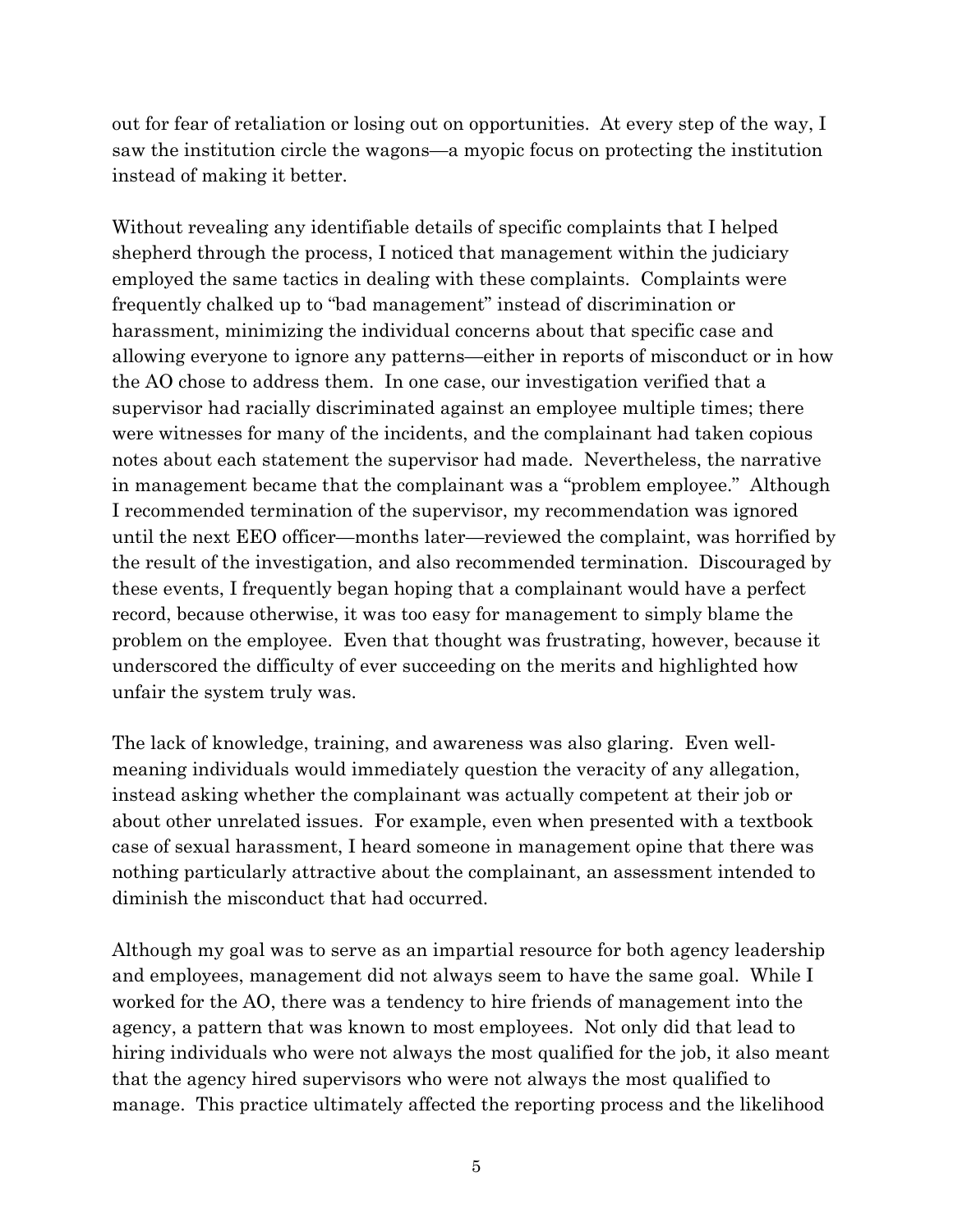that an employee would report, because employees did not feel comfortable reporting a supervisor that they knew had connections to agency management.

Each of these issues pervaded any ability to find an effective resolution. Even in the most egregious cases, termination of an employee who was found to have engaged in misconduct was not a viable option. For example, based on an investigation, I recommended that the agency prevent a certain employee from supervising others in the future. Although that employee was temporarily removed from a supervisory position, the agency eventually brought them back to supervise again despite that guidance.

I did my best to address these comments and issues on a one-off basis; however, I was at a loss on how to address them at a systemic level. During my time as the EEO officer, I pushed for appeals to be heard outside of the agency. I told management that employees would be highly unlikely to report if the final decision rests with the AO Director, a procedure that rendered the reporting system meaningless. At no point during my tenure was I successful in creating that process, although a version of that process is available now, over a decade later. I also encouraged management to be more transparent about the reporting process and about underlying issues related to a lack of diversity; for example, I recommended sharing statistics within the agency about the makeup of our workforce and the resolution of FEPS complaints. I was told that was not possible. On multiple occasions, I also told management that the FEPS process was too complicated and burdensome for employees. Employees had to make decisions that would require a lot of thought, even for those well-versed in the process. In any other context, these types of decisions would usually benefit from guidance from a lawyer. Instead, we asked our employees to navigate the system with little guidance and the hope that they knew the right people to talk to and the right questions to ask.

As the agency EEO officer, I was not shy about my concerns with these processes. For over 15 years, I repeatedly told the leadership about the issues I saw. I told them that the existing procedural mechanisms deterred reporting and that I did not think actual remedies were available for those who reported. I also noted how frequently I saw employees leave the judiciary after facing misconduct or attempting to report it. In almost every case, the employees were worse off because of their experiences—they were more hurt, more cynical, and more worn down.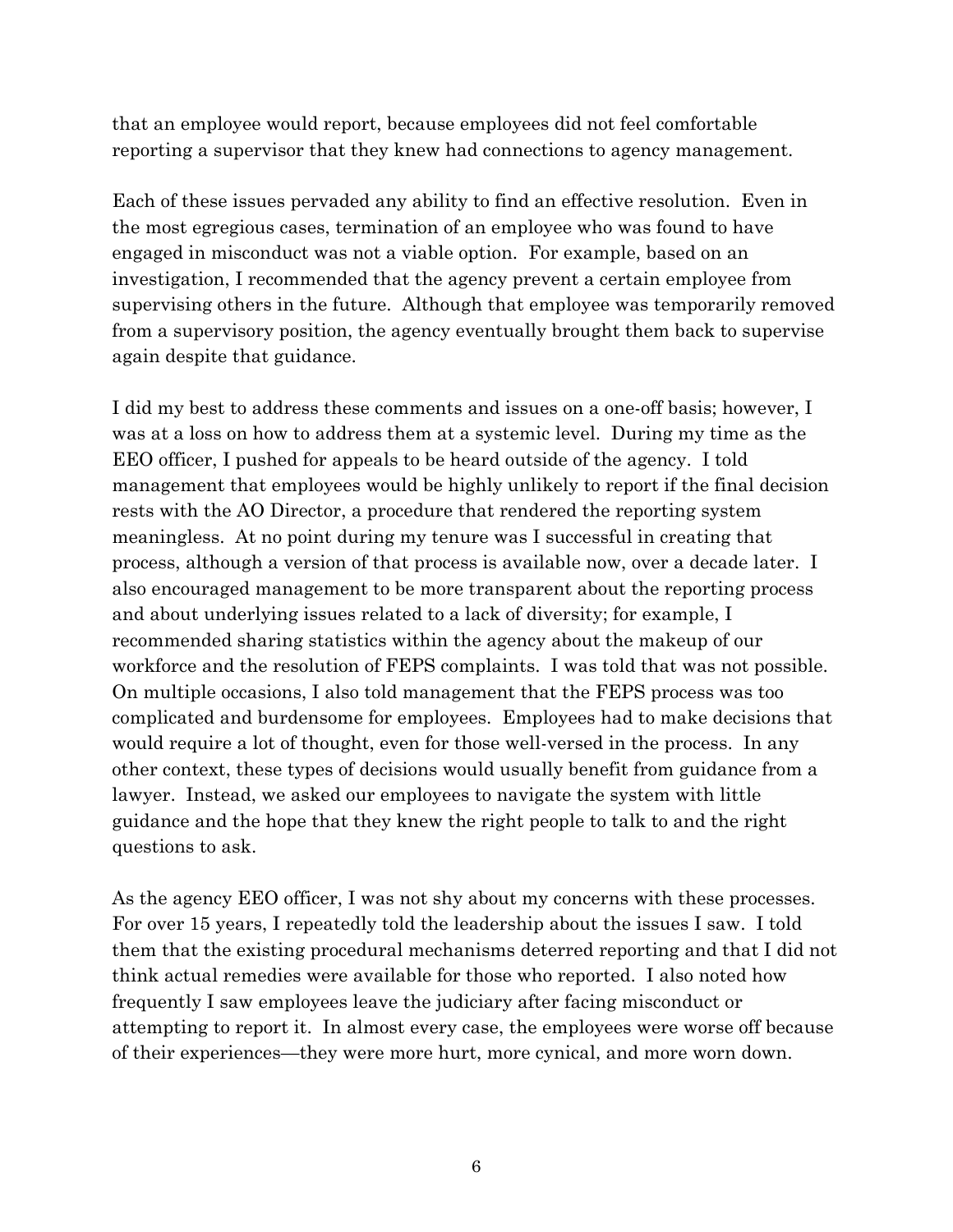As an African-American woman, I too faced discrimination while working at the AO. Given what I had seen as the EEO officer, I did not believe that the issues I—or other employees—faced could be effectively addressed internally. Despite my faith and belief in the judiciary as an institution, I felt hopeless about the judiciary as an employer. By 2013, despite over a decade of service as the agency's EEO officer, I accepted that I could no longer make a difference and resigned from that position.

After my resignation from that role, I remained with the AO and was eventually promoted to the Associate Director of Program Services. Given the length of time I served as the EEO officer, I still provided advice and offered guidance to my replacement. I am aware of the incremental changes that have been made to these reporting procedures and processes since then; however, I do not believe they are or can be sufficient.

# **III. A Culture of Silence**

Although I am particularly well-versed in the deficiencies of FEPS, which governs reporting for employees of the AO, I am also familiar with the other avenues for reporting within the judiciary. While I was a staff attorney at the AO, our office also served as a resource for judiciary employees who were contemplating reporting through the EDR plan. Moreover, as the Secretary to the Judicial Conference for many years, I was privy to complaints of judicial misconduct and how the judiciary's policy-making body attempted to address them.

Given my experience, I commend Ms. Clark and Ms. Strickland for sharing their experiences with us today. I am sorry for what they were forced to endure and thank them for your efforts to address the misconduct that them experienced. Their testimony is particularly important because, contrary to what the judiciary has said in recent years, issues of misconduct within the judiciary are not limited to a few bad apples or bad managers. Although the media has focused on the most extreme, egregious instances of harassment and discrimination, I urge this committee to understand the pervasive nature of misconduct and not ignore the many instances of harassment, discrimination, and abusive conduct that go unreported. Moreover, Ms. Clark and Ms. Strickland also shared the difficulties they faced in attempting to report through the EDR process. Many of these flaws are not accidents or one-off issues with how the process was applied; the problems were the logical outcome and intended consequences of the reporting procedure's design.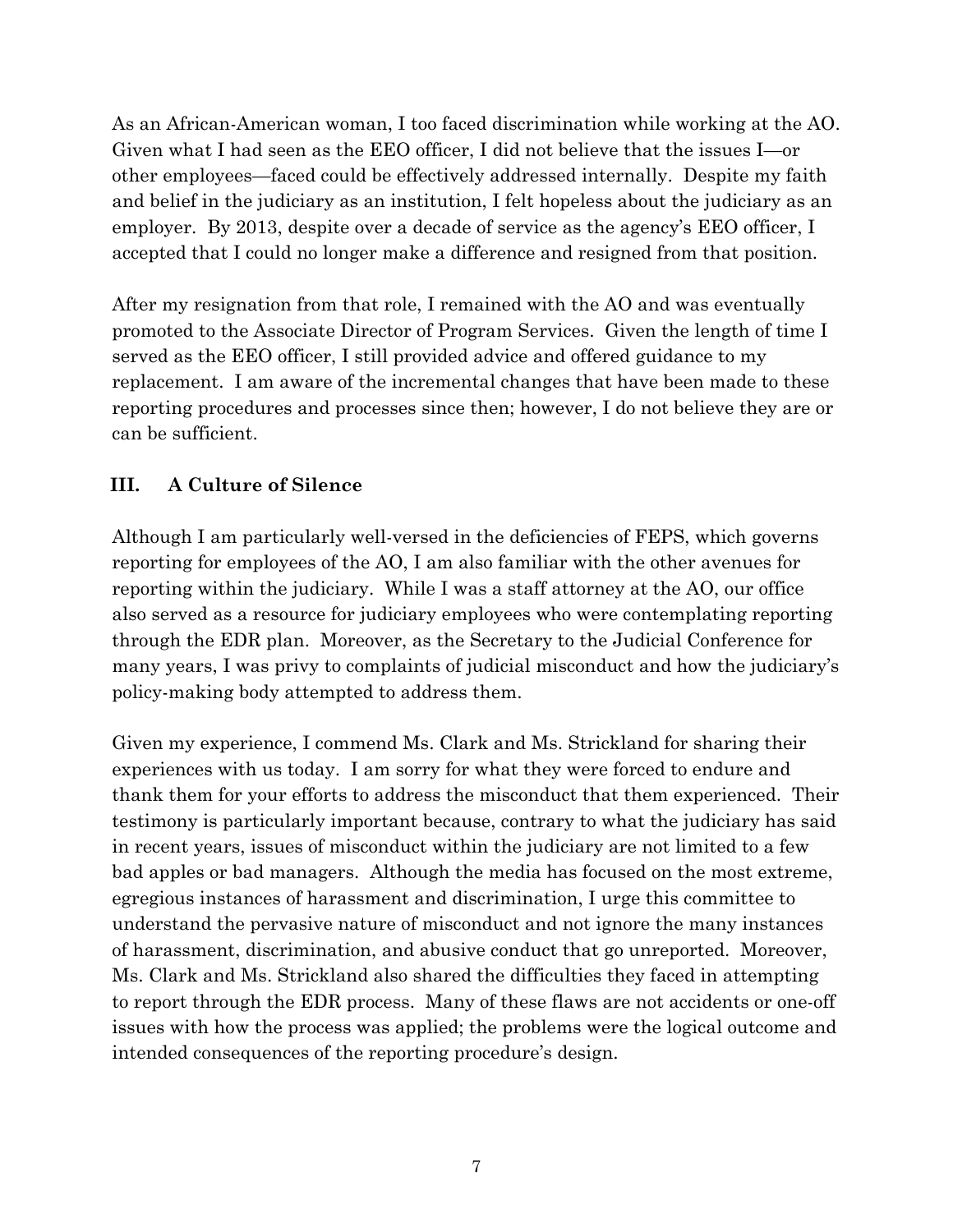In my opinion, the lack of effective reporting practices and procedures is merely a symptom of the larger problem: the root cause of the judiciary's inability to effectively address misconduct is its culture, a culture that no amount of selfpolicing can fix. Based on my 23 years of experience in the judiciary, the culture of the judiciary makes it incapable of holding people accountable for discrimination and harassment. The irony is that while judges are responsible for holding many of us accountable, they do not hold each other accountable. The judiciary is far more interested in protecting the status quo than addressing the real problems their employees face.

My testimony today does not come lightly. During my time in the judiciary, I worked with many wonderful federal judges, people who I greatly admire and respect. As the Secretary to the Judicial Conference, I saw how the judiciary can truly be thoughtful about legal issues in the courtroom. My criticisms are not directed to any particular judges. I understand that you will also hear from Judge McKeown and Judge Robinson today, for whom I have the utmost respect. I have worked with them before, and I commend them for the changes the Working Group has made to the internal reporting processes and procedures. I understand the difficulty and the gravity of their work, because I also tried for years to reform these processes and procedures.

But my work on these issues is why I firmly believe that no internal tweaks or changes can comprehensively address the pervasive problems of misconduct and harassment within the federal judiciary. As someone who tried for years to push for change from inside the system, I learned the significant limitations of asking for accountability from the very people that I had to work with every day. Although self-policing may be effective in other industries and professions, it requires awareness, full and fair processes, and a cultural commitment to address these issues. But as I saw for 23 years—and from what I can see today and what we all have heard—the judiciary's insistence on self-policing only serves its interest in selfprotection.

### **IV. Conclusion**

In concluding my testimony today, I want to address the importance—as well as the limitations—of statutory protections for employees of the federal judiciary. To be honest, I felt that the lack of any external oversight or accountability made cultural change highly unlikely, if not impossible, during my time working for the judiciary. In contrast, the Judiciary Accountability Act provides many necessary protections